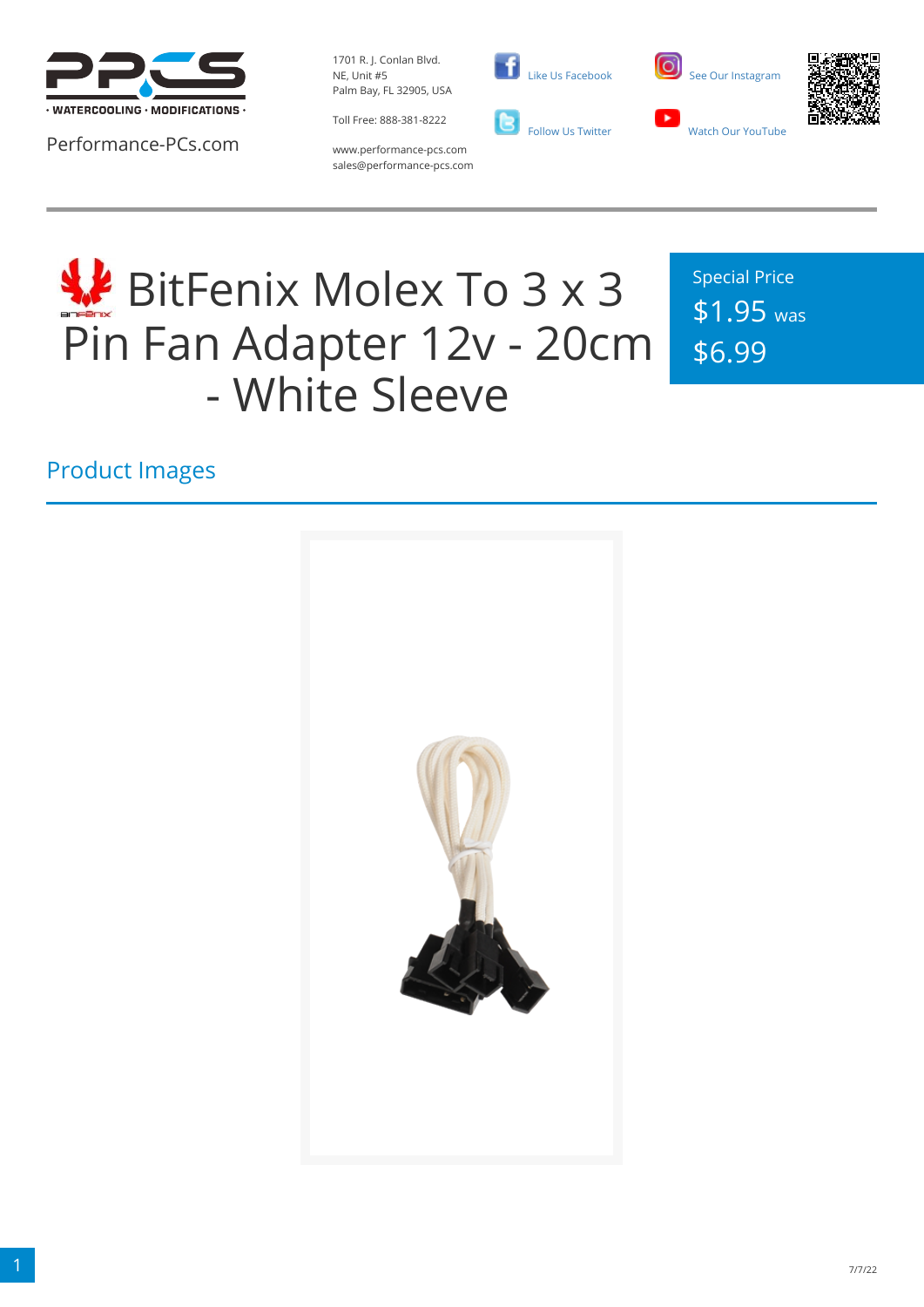### Short Description

With input from some of the world's most prolific case modders, BitFenix Alchemy Multisleeved Cables offer a premium ultra-dense weave and a unique multisleeved construction for an unparalleled look. These premium cables feature precision molded connectors, and come in a variety of colors and cable types, enabling modders to transform normal PCs into objects of wonderment.

#### **Description**

With input from some of the world's most prolific case modders, BitFenix Alchemy Multisleeved Cables offer a premium ultra-dense weave and a unique multisleeved construction for an unparalleled look. These premium cables feature precision molded connectors, and come in a variety of colors and cable types, enabling modders to transform normal PCs into objects of wonderment.

#### Features



Premium Ultra-Dense Weave

One look and it's easy to see why BitFenix Alchemy Multisleeved Cables are superior to the competition. They use a premium ultra-dense weave - several times denser than your typical sleeved cable. This level of quality means is that the cable underneath the sleeve is completely not visible, making Alchemy Multisleeved Cables the best available on the market.



Multi-Sleeved Construction

Alchemy Multisleeved Cables don't cut any corners. Each individual cable is wrapped in that luxurious premium ultra-dense weave sleeves, giving the entire cable a unique look.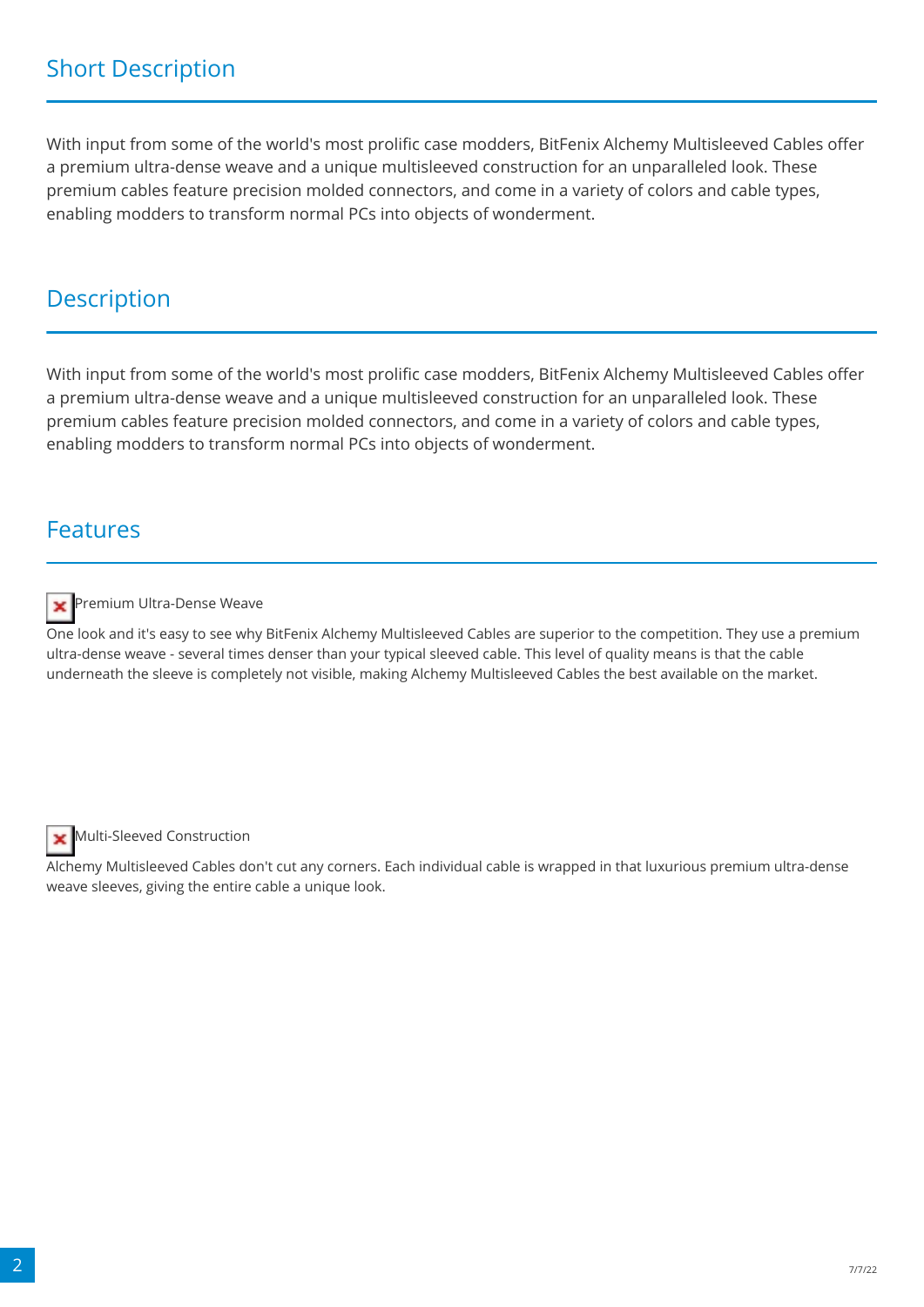

#### Multiple Colors and Cable Types

Alchemy Multisleeved Cables come in a large variety of colors and cable types. No matter what creation you are picturing, Alchemy as the right cables to complete your vision.

High Quality Cable Assembly ×

Alchemy Multisleeved Cables are manufactured using the strictest manufacturing procedures and standards, ensuring that every cable not only looks great, but also performs as a cable should.

Precision Molded Connectors ×

All Alchemy Multisleeved Cable connectors are precision crafted to comply with connector size and shape standards. This means that completing your modding project with them is always headache-free.

## Specifications

Cable Types:

**Type: Available Lengths (cm): Available Colors:**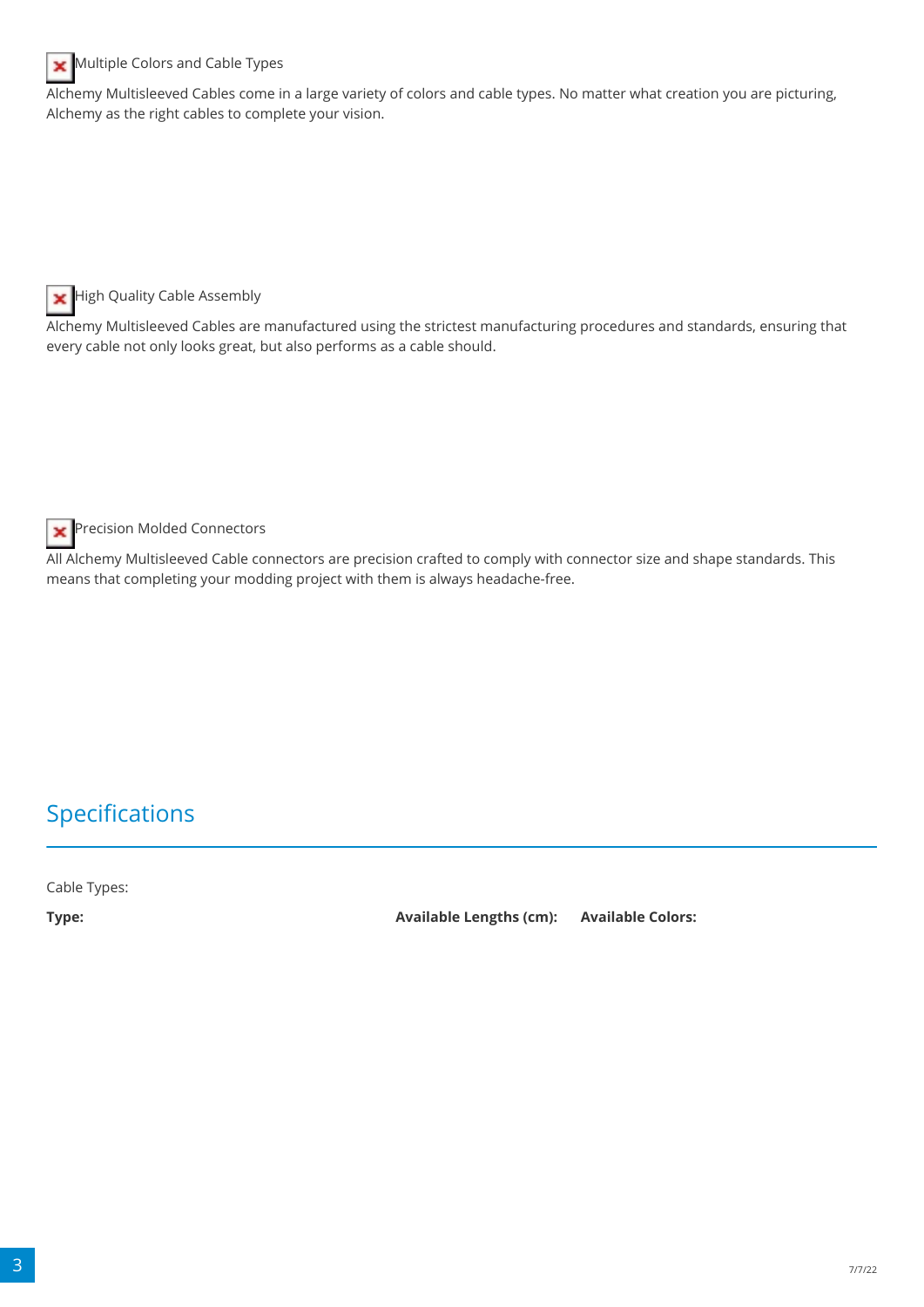| Fan adapter cable (3 fans to one connector)    | 60                                 |                                                   |
|------------------------------------------------|------------------------------------|---------------------------------------------------|
| Molex to 4 x SATA Power                        | 20                                 |                                                   |
| Molex to 3 fan adapter 12V                     | 20                                 |                                                   |
| Molex to 3 fan adapter 7V                      | 20                                 |                                                   |
| Molex to 3 fan adapter 5V                      | 20                                 |                                                   |
| Molex extension                                | 45                                 |                                                   |
| Intel ATX-4 pin extension                      | 45                                 |                                                   |
| Intel EPS 8-pin extension                      | 45                                 |                                                   |
| ATX 24-pin extension                           | 30                                 | Black, White, Red, Blue, Orange, Silver,<br>Green |
| Internal USB connection                        | 30                                 |                                                   |
| SATA cable w/sleeve                            | 30                                 |                                                   |
| PWM fan extension                              | 30                                 |                                                   |
| Molex to SATA power extension                  | 45                                 |                                                   |
| 6-pin video card extension                     | 45                                 |                                                   |
| 8-pin video card extension                     | 45                                 |                                                   |
| Molex to 3 molex extension                     | 60                                 |                                                   |
| Audio extension                                | 45                                 |                                                   |
| 2-pin chassis I/O (PWR/RST/HDD/Etc.)           | 30                                 |                                                   |
| Specifications:                                |                                    |                                                   |
| Model:                                         | <b>Connector Types:</b>            | <b>Wire Gauge:</b>                                |
| Fan cable extension 30, 60 and 90cm            | 3-pin male to 3-pin female         | 26AWG(7/0.16)                                     |
| Fan adapter cable (3 fans to 1 connector) 60cm | 3-pin male to 3 x female 3-pin     | 26AWG(7/0.16)                                     |
| Molex to 4 x SATA Power 20 cm                  | Male molex 4-pin to 4 x SATA Power | 18AWG(34/0.18)                                    |
| Molex to 3 fan adapter 12V 20 cm               | 4-pin male to 3 x male 3-pin fan   | 26AWG(7/0.16)                                     |
| Molex to 3 fan adapter 7V 20 cm                | 4-pin male to 3 x male 3-pin fan   | 26AWG(7/0.16)                                     |
| Molex to 3 fan adapter 5V 20 cm                | 4-pin male to 3 x male 3-pin fan   | 26AWG(7/0.16)                                     |
| Molex extension 45 cm                          | 4-pin male to 4-pin female         | 18AWG(34/0.18)                                    |
| Intel ATX-4 pin extension 45 cm                | 4-pin male to 4-pin female         | 18AWG(34/0.18)                                    |
| Intel EPS 8-pin extension 45 cm                | 8-pin male to 8-pin female         | 18AWG(34/0.18)                                    |
|                                                |                                    |                                                   |

Fan cable extension 30, 60, 90